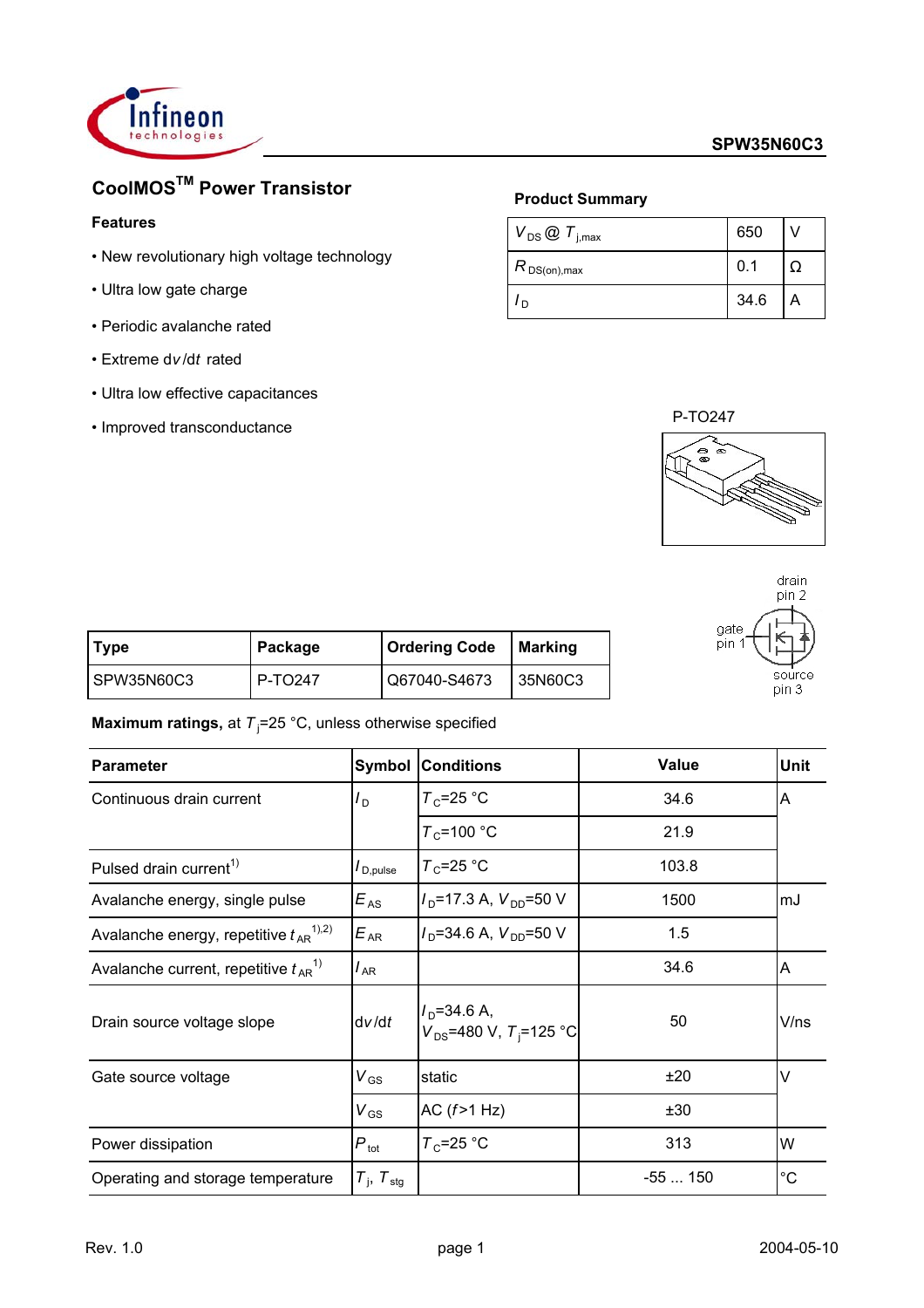

|      | <b>Values</b><br><b>Unit</b> |      |  |
|------|------------------------------|------|--|
| min. | typ.                         | max. |  |

## **Thermal characteristics**

| Thermal resistance, junction - case       | $R_{thJC}$ |                                            |  | 0.4 | K/W     |
|-------------------------------------------|------------|--------------------------------------------|--|-----|---------|
| Thermal resistance, junction -<br>ambient | $R_{thJA}$ | leaded                                     |  | 62  |         |
| Soldering temperature                     | sold       | 1.6 mm $(0.063$ in.)<br>from case for 10 s |  | 260 | $\circ$ |

**Electrical characteristics,** at T<sub>j</sub>=25 °C, unless otherwise specified

## **Static characteristics**

| Drain-source breakdown voltage   | $V_{(BR)DSS}$       | $V_{\rm GS}$ =0 V, $I_{\rm D}$ =250 µA                          | 600 |       |     | $\vee$ |
|----------------------------------|---------------------|-----------------------------------------------------------------|-----|-------|-----|--------|
| Avalanche breakdown voltage      | $V_{(BR)DS}$        | $V_{\rm GS}$ =0 V, $I_{\rm D}$ =34.6 A                          |     | 700   |     |        |
| Gate threshold voltage           | $V_{\text{GS(th)}}$ | $V_{DS} = V_{GS}$ , $I_{D} = 1.9$ mA                            | 2.1 | 3     | 3.9 |        |
| Zero gate voltage drain current  | $I_{\text{DSS}}$    | $V_{DS}$ =600 V, $V_{GS}$ =0 V,<br>$T_i = 25$ °C                |     | 0.1   | 1   | μA     |
|                                  |                     | $V_{DS}$ =600 V, $V_{GS}$ =0 V,<br>$T_i$ =150 °C                |     |       | 100 |        |
| Gate-source leakage current      | $I_{\mathsf{GSS}}$  | $V_{GS}$ =20 V, $V_{DS}$ =0 V                                   |     |       | 100 | nA     |
| Drain-source on-state resistance | $R_{DS(on)}$        | $V_{\text{GS}}$ =10 V, $I_{\text{D}}$ =21.9 A,<br>$T_i = 25$ °C |     | 0.081 | 0.1 | Ω      |
|                                  |                     | $V_{\text{GS}}$ =10 V, $I_{\text{D}}$ =21.9 A,<br>$T_i$ =150 °C |     | 0.2   |     |        |
| Gate resistance                  | $R_{\rm G}$         | $f=1$ MHz, open drain                                           |     | 0.6   |     |        |
| Transconductance                 | $g_{\,\rm fs}$      | $ V_{DS}  > 2 I_D R_{DS(on)max}$<br>$ID=21.9 A$                 |     | 36    |     | S      |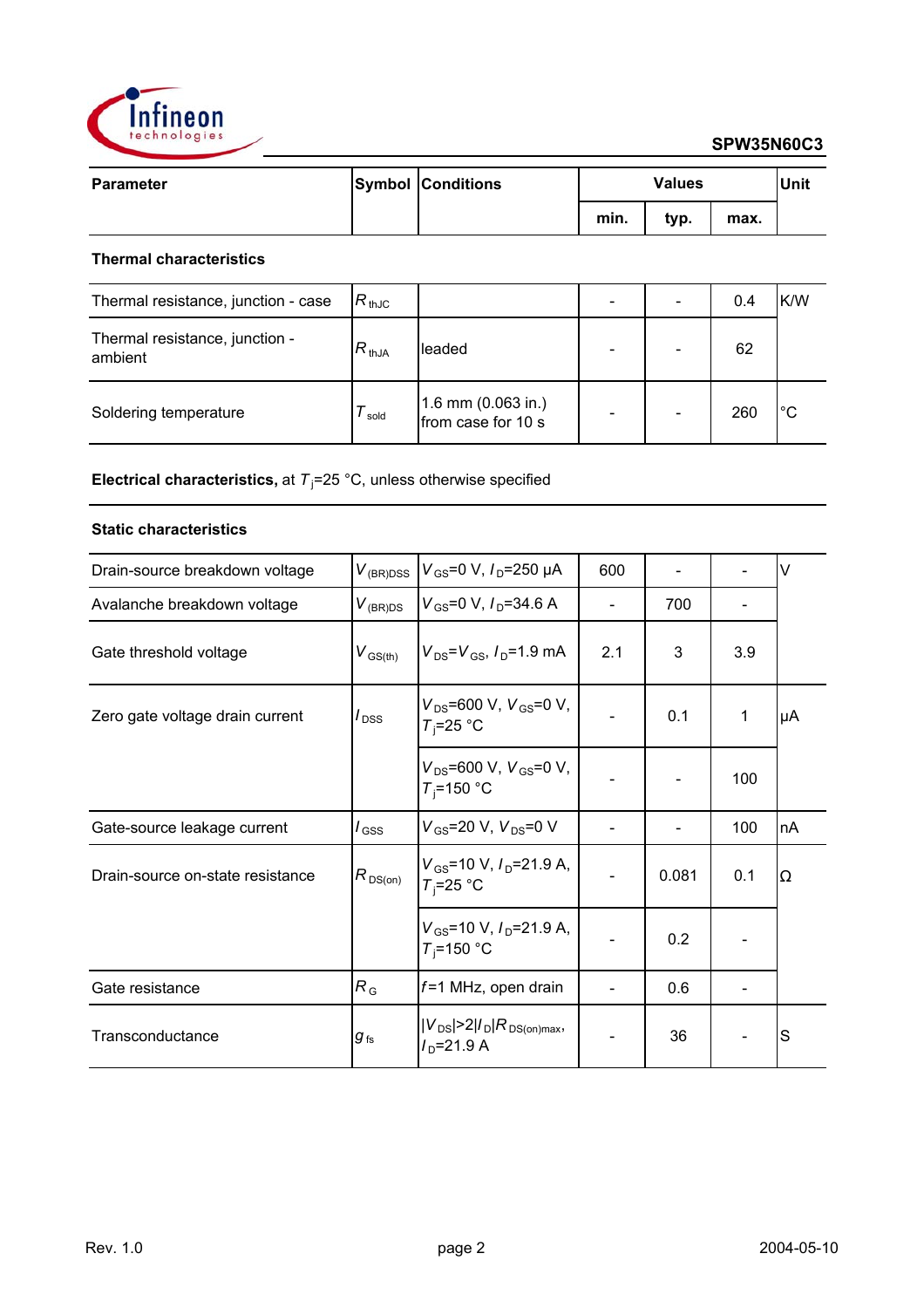

| <b>Parameter</b> | <b>Symbol Conditions</b> | <b>Values</b> |      |      | Unit |
|------------------|--------------------------|---------------|------|------|------|
|                  |                          | min.          | typ. | max. |      |

## **Dynamic characteristics**

| Input capacitance                                    | $C_{\text{iss}}$               |                                                       | 4500 | pF |
|------------------------------------------------------|--------------------------------|-------------------------------------------------------|------|----|
| Output capacitance                                   | $C_{\text{oss}}$               | $V_{\rm GS}$ =0 V, $V_{\rm DS}$ =25 V,<br>$f = 1$ MHz | 1500 |    |
| Reverse transfer capacitance                         | $C_{\text{rss}}$               |                                                       | 100  |    |
| Effective output capacitance, energy<br>related $3)$ | $ C_{o(er)} $                  | $V_{GS}$ =0 V, $V_{DS}$ =0 V<br>to 480 V              | 180  |    |
| Effective output capacitance, time<br>related $4)$   | $C_{o(tr)}$                    |                                                       | 324  |    |
| Turn-on delay time                                   | $t_{\sf d(on)}$                |                                                       | 10   | ns |
| Rise time                                            | $t_{\rm r}$                    | $V_{DD} = 480 V,$<br>$V_{GS}$ =10 V, $I_D$ =34.6 A,   | 5    |    |
| Turn-off delay time                                  | $t_{\mathsf{d}(\mathsf{off})}$ | $R_{\rm G}$ =3.3 $\Omega$                             | 70   |    |
| Fall time                                            | $t_{\rm f}$                    |                                                       | 10   |    |

## Gate Charge Characteristics

| Gate to source charge | $Q_{gs}$        |                                      |                          | 18  |     | InC |
|-----------------------|-----------------|--------------------------------------|--------------------------|-----|-----|-----|
| Gate to drain charge  | $Q_{\text{gd}}$ | $V_{DD}$ =480 V,<br>$V_{D}$ =34.6 A, | $\overline{\phantom{0}}$ | 70  |     |     |
| Gate charge total     | Q <sub>g</sub>  | $V_{\text{GS}}$ =0 to 10 V           |                          | 150 | 200 |     |
| Gate plateau voltage  | plateau         |                                      | $\overline{\phantom{0}}$ | 5.3 |     |     |

<sup>1)</sup> Pulse width limited by maximum temperature  $T_{j,max}$  only

<sup>2)</sup> Repetitive avalanche causes additional power losses that can be calculated as  $P_{AV} = E_{AR} * f$ .

<sup>3)</sup>  $C_{o(er)}$  is a fixed capacitance that gives the same stored energy as  $C_{oss}$  while  $V_{DS}$  is rising from 0 to 80%  $V_{DSS}$ .

 $^4)$  C<sub>o(tr)</sub> is a fixed capacitance that gives the same charging time as  $C_{\text{oss}}$  while  $V_{DS}$  is rising from 0 to 80%  $V_{DSS}$ .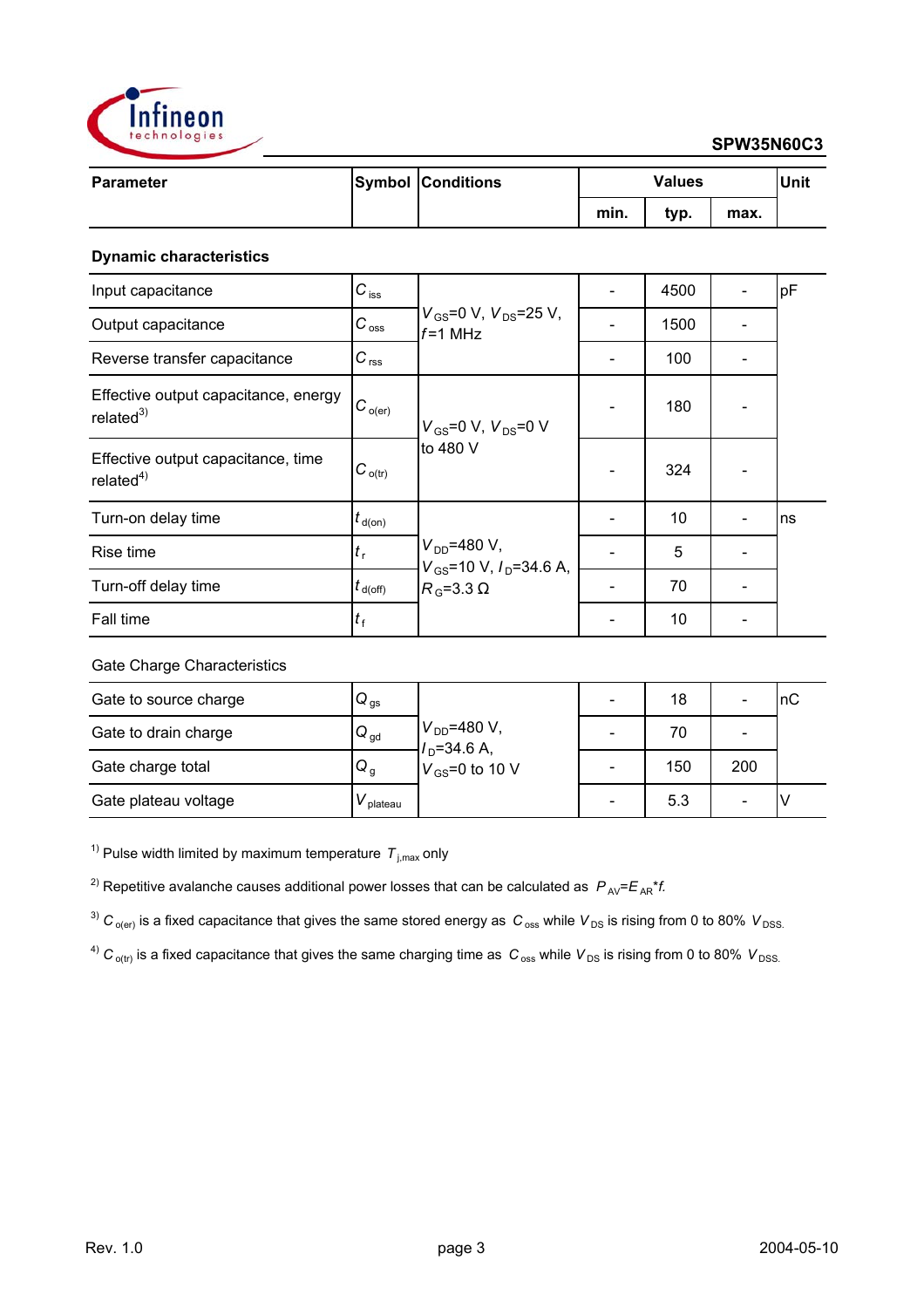

| <b>Parameter</b> | <b>Symbol Conditions</b> | <b>Values</b> |      |      | Unit |
|------------------|--------------------------|---------------|------|------|------|
|                  |                          | min.          | typ. | max. |      |
|                  |                          |               |      |      |      |

## **Reverse Diode**

| Diode continuous forward current | $I_{\rm S}$                | $T_c$ =25 °C                                                  |      | 34.6  | ΙA  |
|----------------------------------|----------------------------|---------------------------------------------------------------|------|-------|-----|
| Diode pulse current              | $I_{S,pulse}$              |                                                               |      | 103.8 |     |
| Diode forward voltage            | $V_{SD}$                   | $V_{GS}$ =0 V, $I_F$ =34.6 A,<br>$T_i$ =25 °C                 | 0.95 | 1.2   | N   |
| Reverse recovery time            | $\mathfrak{c}_{\text{rr}}$ |                                                               | 600  |       | Ins |
| Reverse recovery charge          | $Q_{rr}$                   | $V_R$ =480 V, $I_F$ = $I_S$ ,<br>di <sub>F</sub> /dt=100 A/µs | 21   |       | μC  |
| Peak reverse recovery current    | rrm                        |                                                               | 90   |       | ΙA  |

## **Typical Transient Thermal Characteristics**

| Symbol           | Value   | <b>Unit</b> | Symbol    | <b>Value</b> | Unit |
|------------------|---------|-------------|-----------|--------------|------|
|                  | typ.    |             |           | typ.         |      |
| $R_{\text{th1}}$ | 0.00441 | K/W         | $C_{th1}$ | 0.00037      | Ws/K |
| $R_{th2}$        | 0.00608 |             | $C_{th2}$ | 0.00223      |      |
| $R_{th3}$        | 0.0341  |             | $C_{th3}$ | 0.00315      |      |
| $R_{th4}$        | 0.0602  |             | $C_{th4}$ | 0.0179       |      |
| $R_{th5}$        | 0.0884  |             | $C_{th5}$ | 0.098        |      |
|                  |         |             | $C_{th6}$ | $4.4^{5}$    |      |



 $5)$  C<sub>th6</sub> models the additional heat capacitance of the package in case of non-ideal cooling. It is not needed if  $R_{\text{thCA}} = 0$  K/W.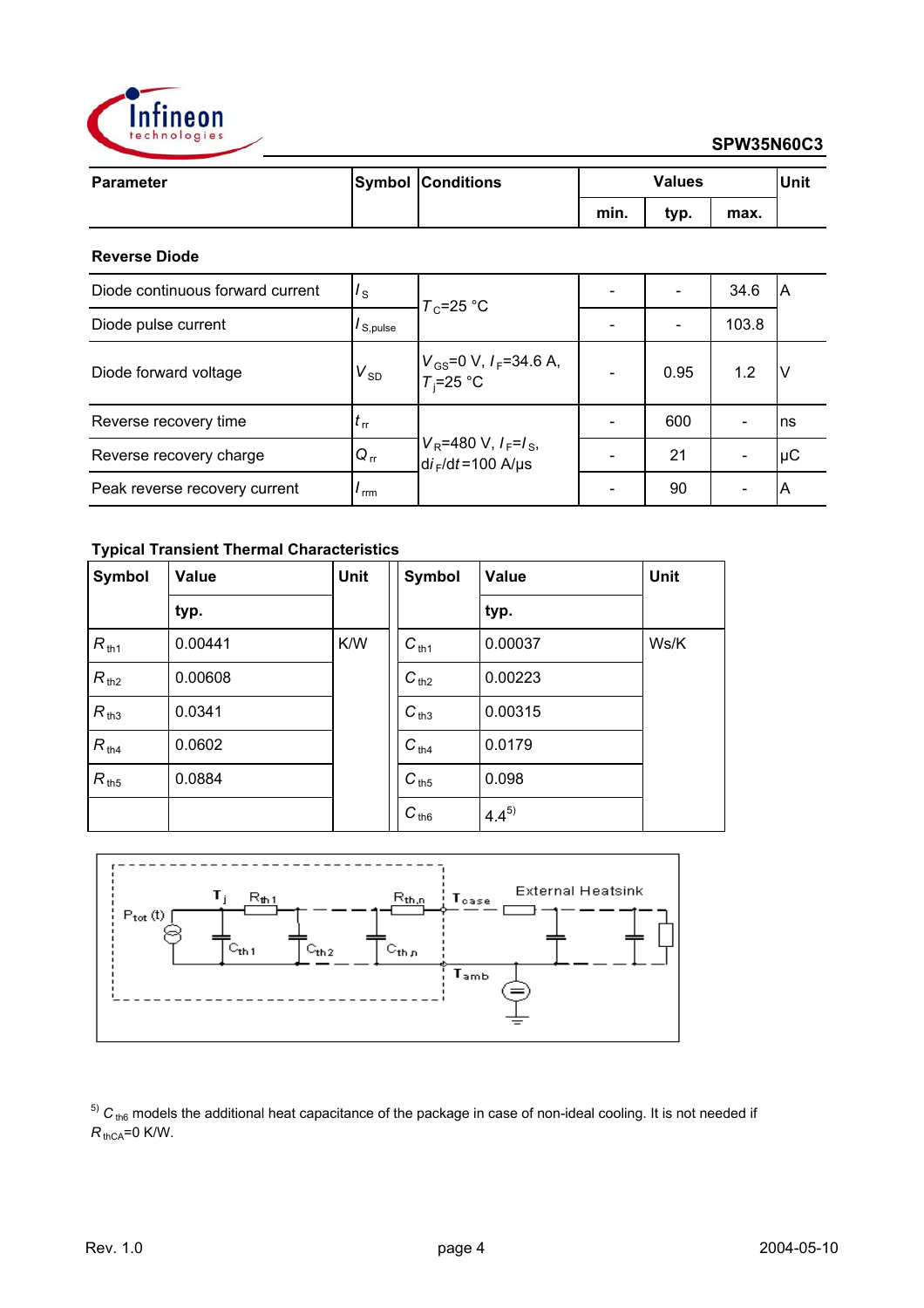

1 µs

## **1 Power dissipation 2 Safe operating area**

 $P_{\text{tot}} = f(T_C)$  *I*  $D = f(V_{DS})$ ;  $T_C = 25 \text{ °C}$ ;  $D = 0$ 

parameter:  $t_{\text{p}}$ 







## **3 Max. transient thermal impedance 4 Typ. output characteristics**

 $I_D$ =f( $V_{DS}$ );  $T_j$ =25 °C parameter:  $D=t_p/T$  parameter:  $V_{GS}$ 



 $I_D = f(V_{DS})$ ;  $T_j = 25 \text{ °C}$ 

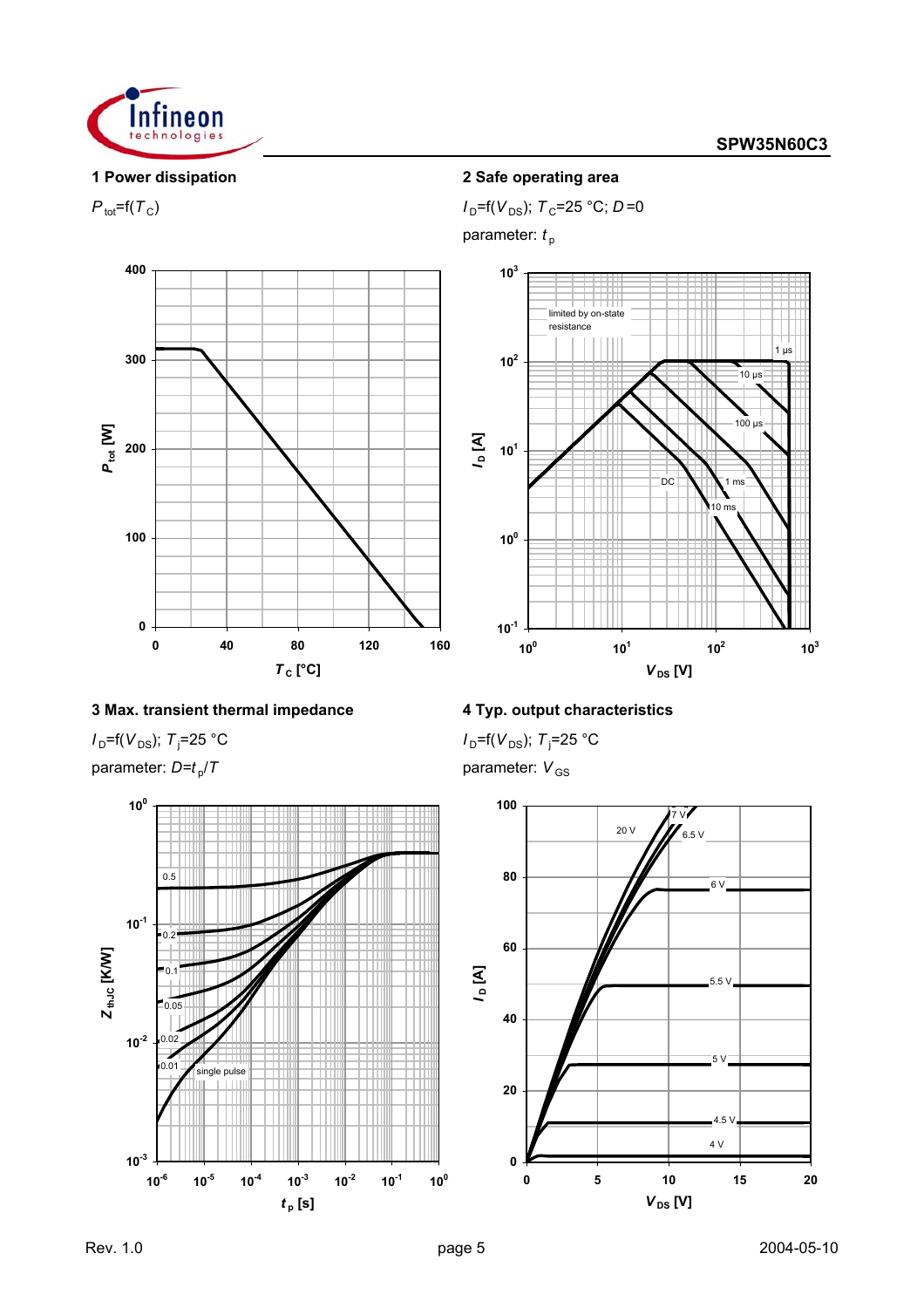

# $I_D = f(V_{DS})$ ; *T*<sub>j</sub>=150 °C



## **7 Drain-source on-state resistance 8 Typ. transfer characteristics**

 $R_{DS(on)}$ =f(*T*<sub>i</sub>);  $I_D$ =21.9 A;  $V_{GS}$ =10 V



## **5 Typ. output characteristics 6 Typ. drain-source on-state resistance**

=150 °C *R*  $_{\text{DS(on)}}$ =f(*I*<sub>D</sub>); *T*<sub>j</sub>=150 °C

parameter:  $V_{GS}$  parameter:  $V_{GS}$ 



 $I_D$ =f( $V_{GS}$ );  $|V_{DS}|$ >2| $I_D$ | $R_{DS(on)max}$ parameter: T<sub>j</sub>

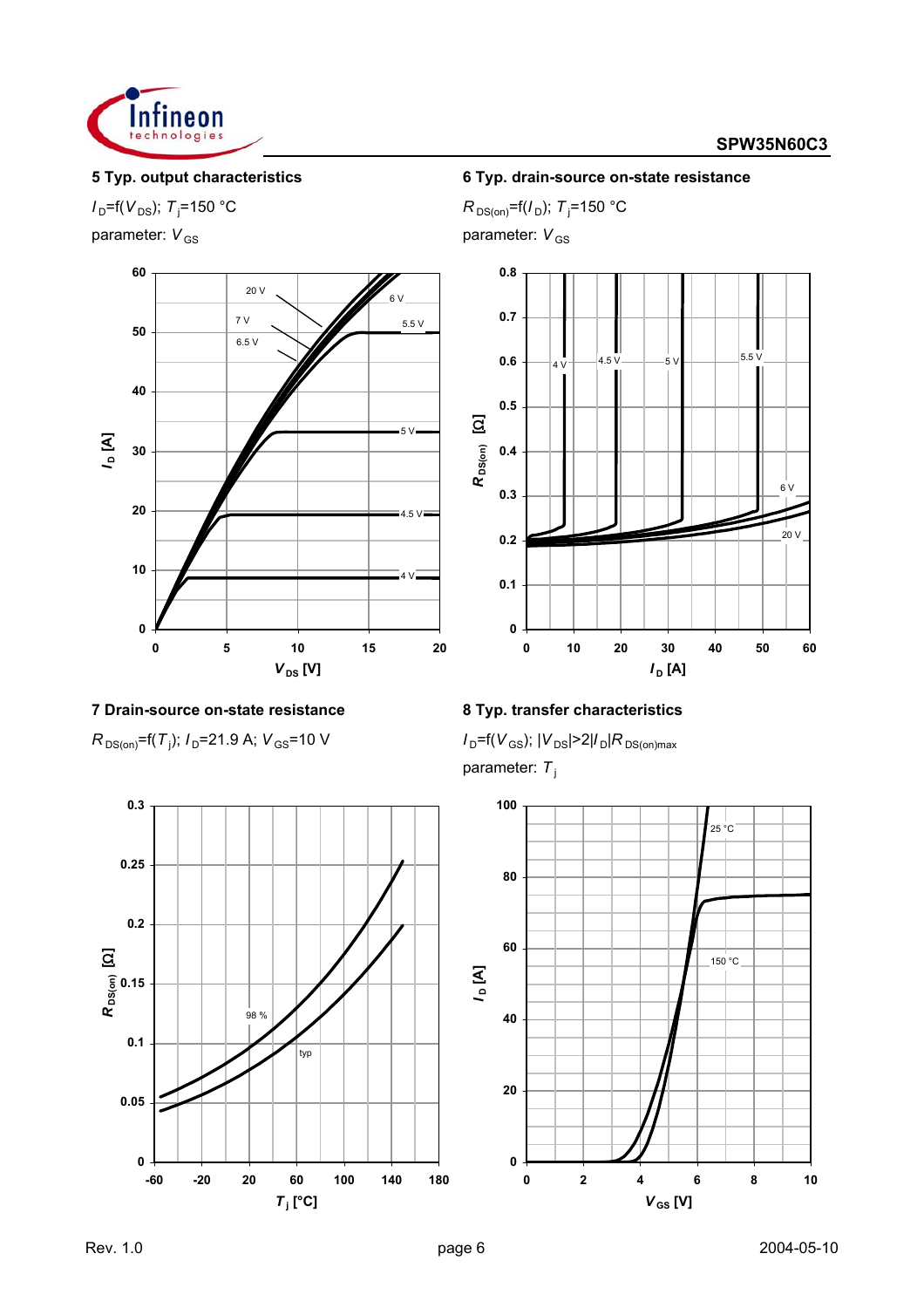

# **9 Typ. gate charge 10 Forward characteristics of reverse diode**

 $V_{\text{GS}}$ =f( $Q_{\text{gate}}$ );  $I_{\text{D}}$ =34.6 A pulsed  $I_{\text{F}}$ =f( $V_{\text{SD}}$ )

parameter:  $V_{DD}$  parameter: *T*<sub>j</sub>





 $I_{AR}$ =f( $t_{AR}$ ) parameter: T<sub>j(start)</sub>



 $E_{AS}$ =f(T<sub>i</sub>);  $I_D$ =17.3 A;  $V_{DD}$ =50 V

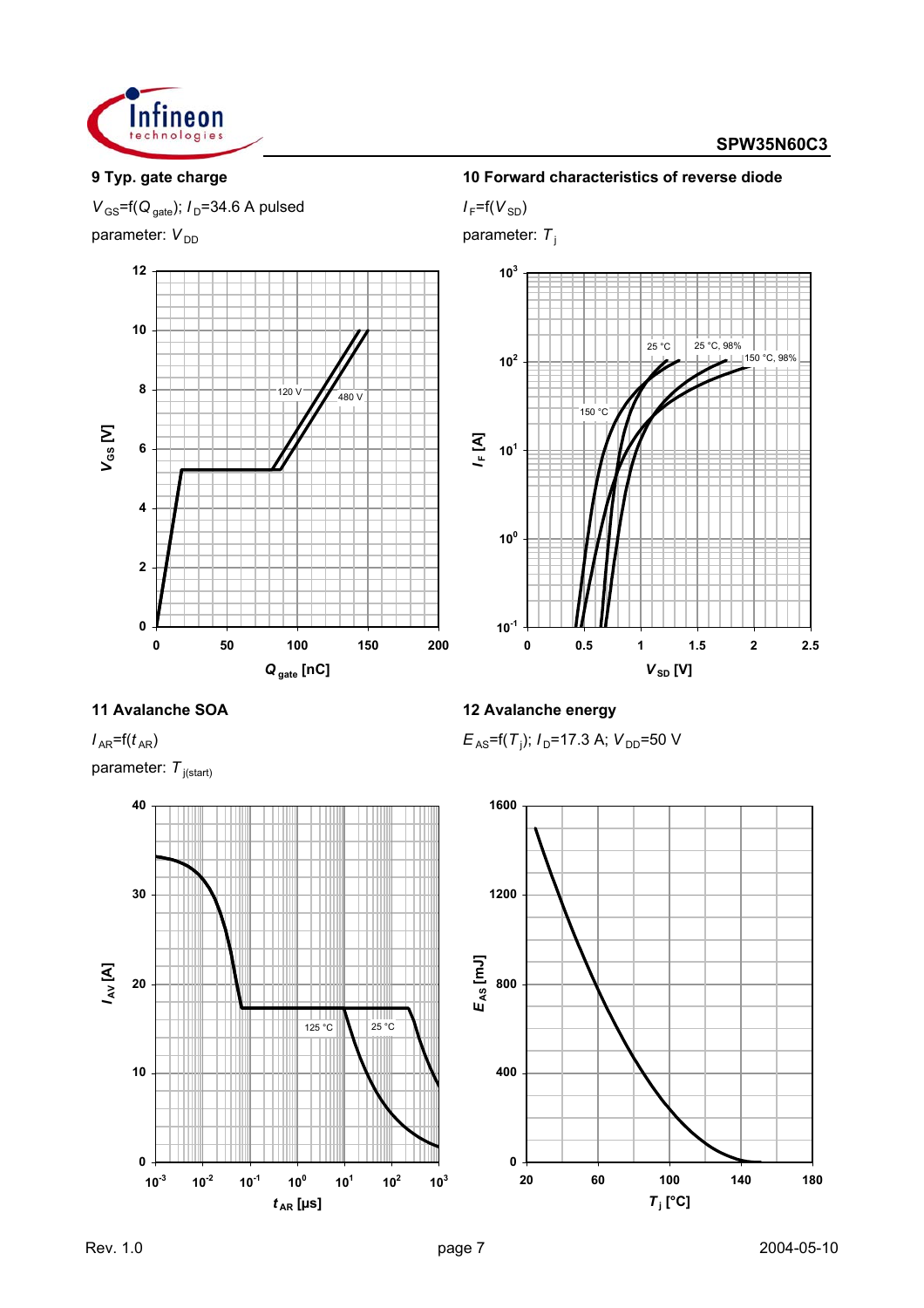

## **13 Drain-source breakdown voltage 14 Typ. capacitances**

 $V_{BR(DSS)}$ =f(*T*<sub>j</sub>);  $I_D$ =0.25 mA

 $C = f(V_{DS})$ ;  $V_{GS} = 0$  V;  $f = 1$  MHz



## **15 Typ.** *C* **oss stored energy**

 $E_{\text{oss}}$ =  $f(V_{DS})$ 

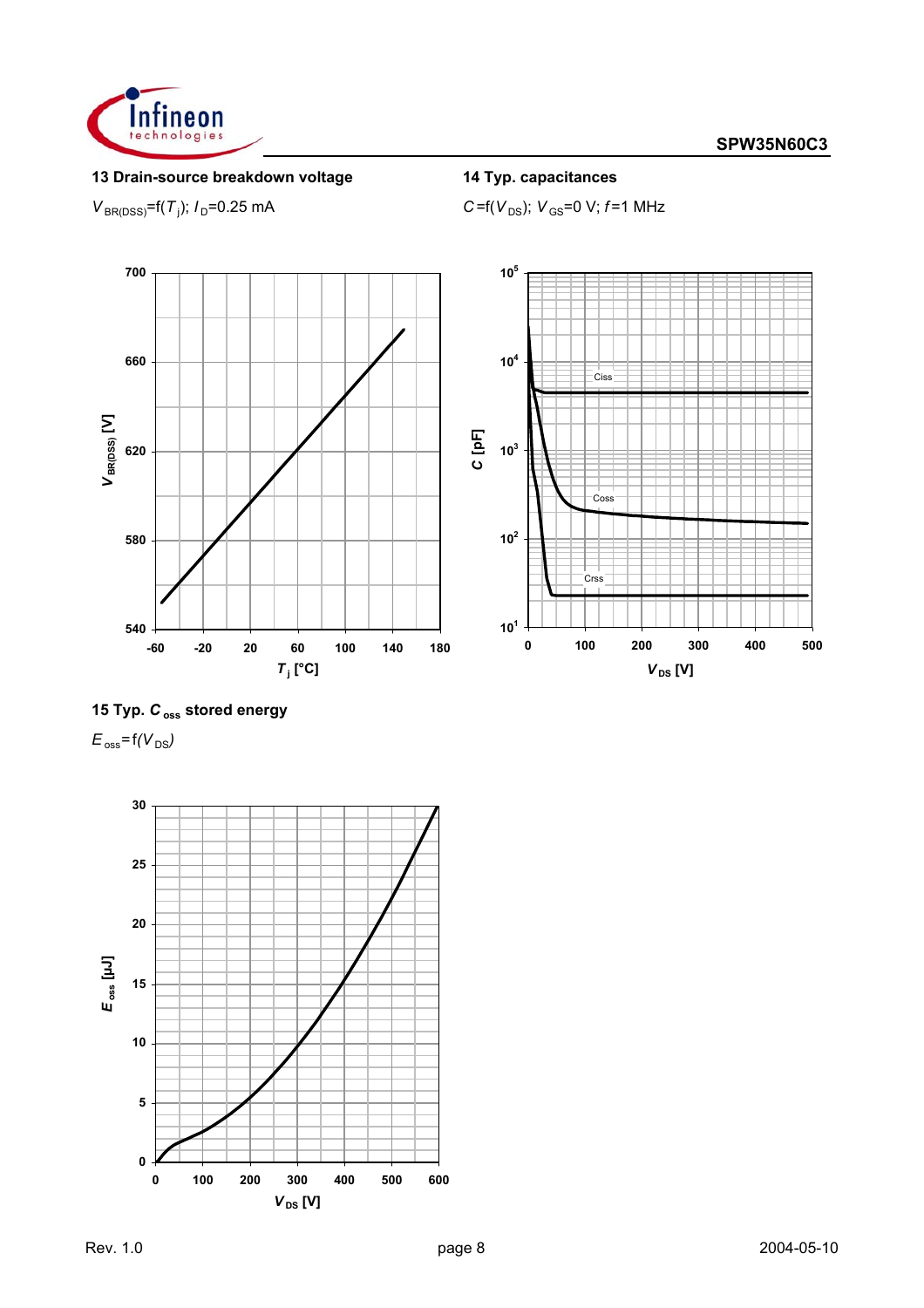

## **Definition of diode switching characteristics**



## **P-TO247: Outline**





Dimensions in mm